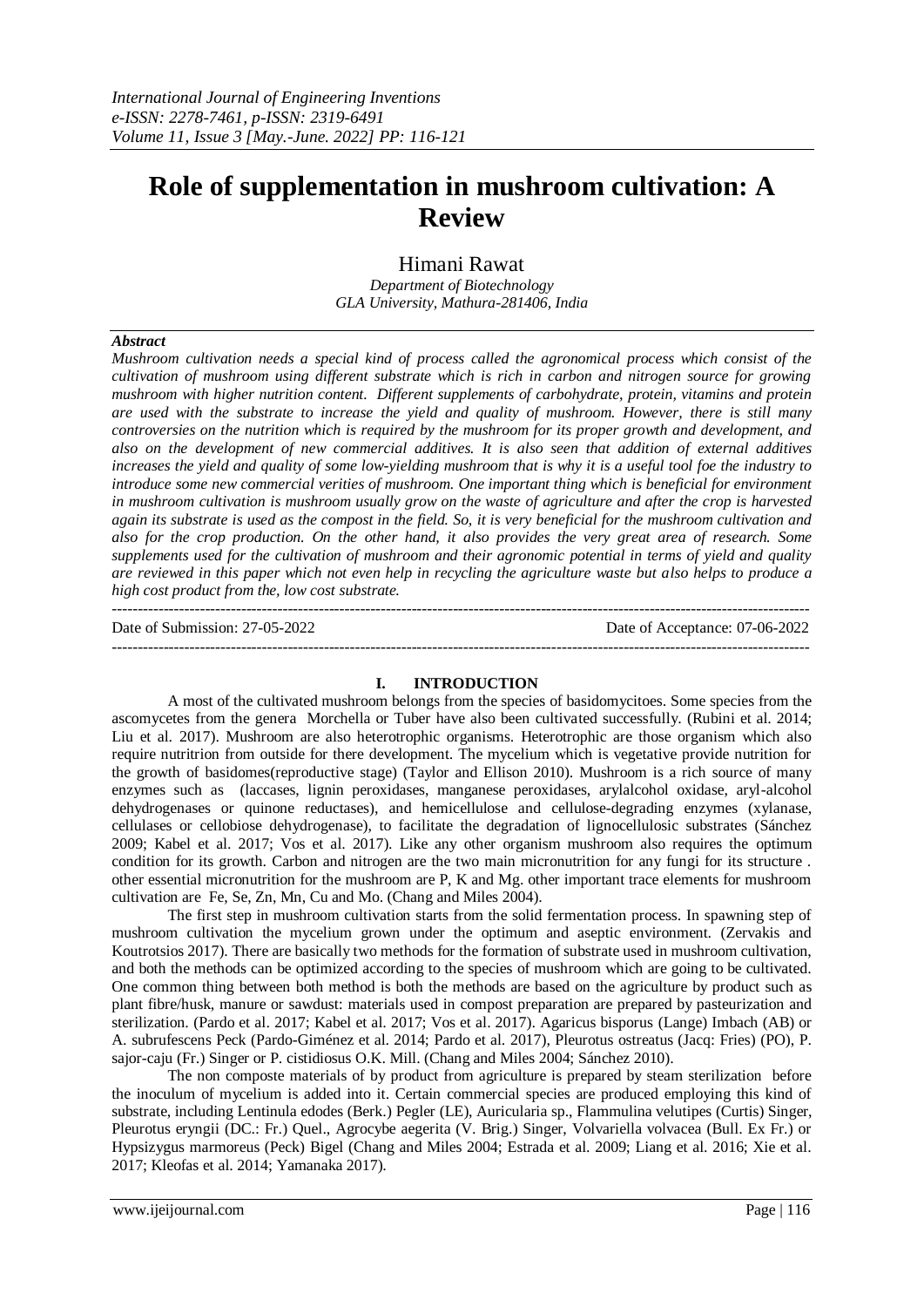Different mushroom species required different optimum condition for its growth. Such as the white button mushroom which is the most cultivated mushroom requires the casing overlay to cover the colonized substarte in order for the mushroom fructification (Pardo-Giménez et al. 2017a).

Providing mushroom supplement is the method of physical farming in which supplemets are mixed with the substrate during composting , spawning or casing. (Estrada et al. 2009; Pardo-Giménez et al. 2012a, 2016). This idea of adding supplementes at the time of composting or casing was first time used in the 1960s. (Schisler and Sinden 1962; Sinden and Schisler 1962; Lemke 1963). And this technique is worldwide used and fully accepting.

The present mini-review gives or provide the information about the different supplements used in the mushroom cultivation and there uses and advantages. (Zhang et al. 2014).

## Formulation of nutritional additives for mushroom cultivation

Every micro organism requires an optimum condition for its proper growth and function, and mushroom is a fungus which also requires an optimum condition for its growth and development (Zied et al. 2011). Mushroom basically requires the optimum concentration of carbon to nitrogen ration for its proper growth. defatted vegetable meal, which includes soya bean, and other organic proteins sources and are commonly used as the supplements. Among all the defatted vegetable meal creal bran is the most enriched source of minerals and vitamins, and is ferequently used in the cultivation of mushroom mainly Agaricus and Pleurotus species (Zied et al. 2011; Burton et al. 2015. There are various other suppliments which are also used in the cultivation of mushroom among them most of were designed to supplement in the stage of phase II (at spawning) and phase III (at casing). The commercial products mostly designed are produce by amycel, champfood, lambart, havens, and everris. In addition with these supplements a new approach of low cost by products are also increasing day by day. Other by products such as cereal meals and brans, chicken manure, cottonseed meal, urea, superphosphate, ammonium sulphate, grape pomace, feather flour or defatted meals from dry nuts are also used in the mushroom cultivation in Brazil and Europe (Zied et al. 2011; Pardo-Giménez et al. 2016, 2018).

Experiment on cultivation of mushroom reveals that 20% to 40% of compost and 20% raw two-phase olive mill waste gives the best result for Pleurotus spp. and Agrocybe cylindracea. Every species of mushroom requires different substrates and supplements for its growth , Flammulina velutipes species of mushroom require high amount of concentration of alperujo which is a great potential for the cultivation of species like Pleurotus spp. and Agrocybe cylindracea. In Spain A. bisporus and P. Ostreatus need some commercial additives such as grapeseed meal, defatted pistachio meal or defatted almond meal for cultivation (Pardo-Giménez et al. 2012a, 2016, 2018). Supplements consisting of 25% ration of soybean, black bean, wheat bran and chia is used for the cultivation of mushroom usually A. bisporus (Colmenares-Cruz et al. 2017). .

On trials it is also reported that corn husk, oat husk, soy bean nuggets and peanut shell, along with soya as a nutritional supplement are used for the cultivation of oyster mushroom in straw-based substrates at spawning and it is noted that it produce a mushroom with high protein content (Jeyanthi Rebecca et al. 2015). Other supplements are also used in the cultivation of oyster mushroom in different parts of the word, for example in Iran wood chips, boll, sugar beet pellet pulp and palm fibre along with wheat bran, rice bran, soya cake powder, soya cake powder and rice bran and carrot pulpare used as the supplements in the substrate for the better growth and development (Jafarpour et al. 2010).

# Application of mushroom supplements

There are number of applications of mushroom and supplements also. There are several other factors also which directly affect the growth of mushroom cultivation. Correct timing and techniques for the mushroom cultivation is very important for the best expected result in mushroom cultivation (Desrumaux et al. 1999). Another very important factor in the mushroom cultivation is the control of temperature for mycelia growth before and after the casing. also, the choice of supplements used for the cultivation play a important role in proper development of mushroom.

It is very important to achieve the successful formulation of supplements for the proper growth of mushroom cultivation. It is necessaires to develop a supplement which retards the availability of nutrition in mushroom cultivation. This concept of delayed nutrition during spawning was first time noticed or reported by Carrol and Schisler (1976) by the treatment with formaldehyde. According to the author the formaldehyde limited the solubility and also it denatures the protein present in the supplements along with this it also inhibited the growth of competitive moulds which allow the mushroom mycelium to grow properly and get the adequate nutrition for its growth, this also gives the mushroom the whole control over the mass of compost. Another very important point to kept in mind is to control the temperature after adding the supplements to the compost. Immediately increasing in temperature after adding the supplements may not give the proper result, although now a days a well-equipped machine are used for the control temperature control, a well air condition, growing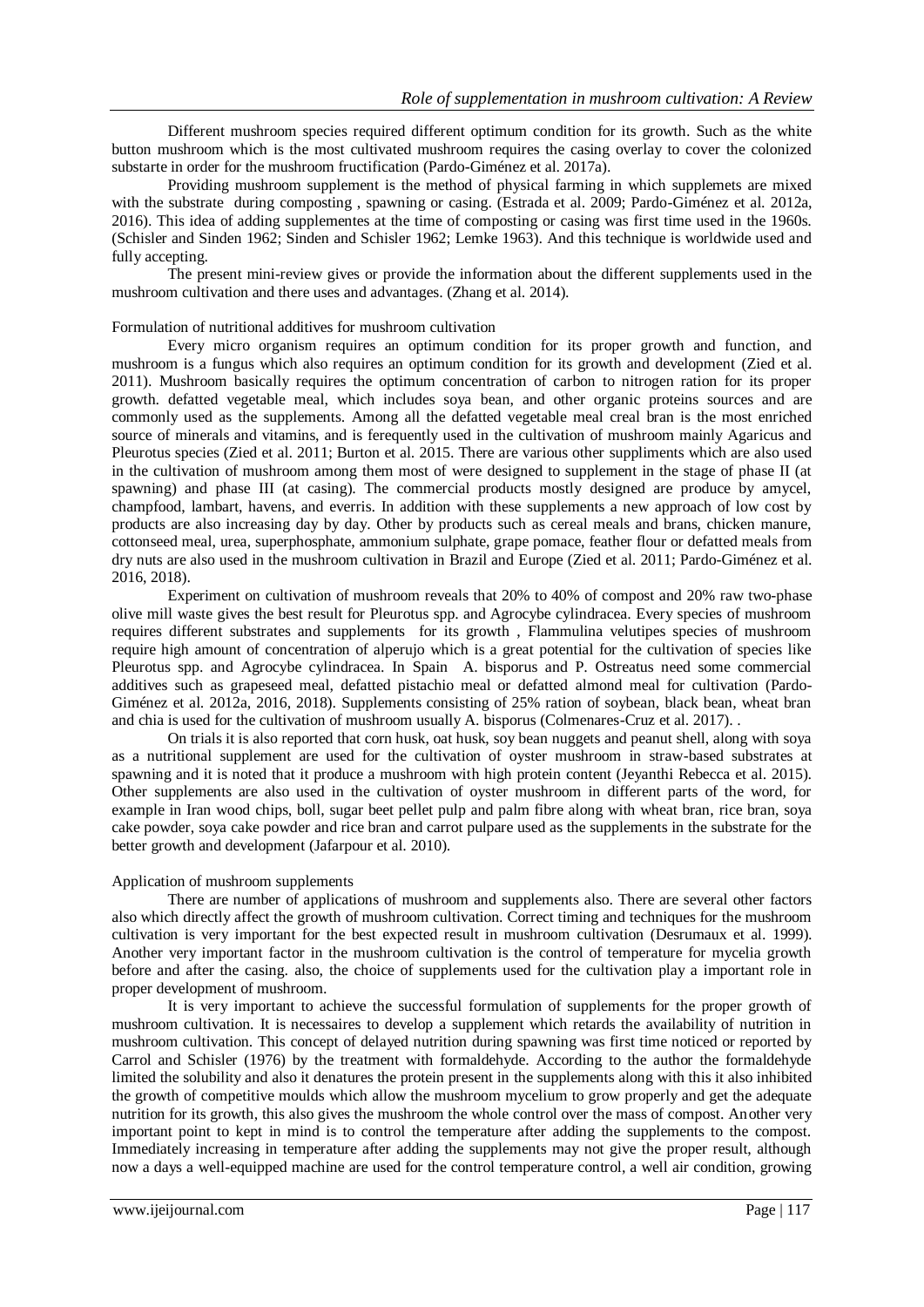rooms are made for the mushroom cultivation. Therefore, all the optimum condition are maintained and are able to controlled so, there are less chances of development of any unwanted mould in the compost.

# The nutrition content in the mushroom by using the supplements

Mushroom is a source of many nutrition content and proteins. The mushroom which are grown on Agro industrial waste, agricultural waste and biological waste have more content of nutrition available in them. It is also reported that the oyster mushroom which were grown on 100% sugar bagasse and 100% corncob have higher content of protein and fibres in them, then the mushroom which were grown on the 100% sawdust. Furthermore, mushroom grown on the supplements also possess the presence of trace elements, and this can complete the concentration of trace elements deficiency which is generally present in human diet. As we know that mushroom need a substrate for its growth, so, every species of mushroom needs a different substrate with different optimum condition, and these substrates along with the supplements used for cultivation play a very important role in the quality and quantity of mushrooms. Compost with supplements such as defatted pistachio meal and defatted almond meal significantly increases the quality and quantity of white button mushroom like this different concentration of saw dust along with wheat bran, rice bran or maize powder effect the quality and quantity of Lentinula edodes. Among all the techniques and all the supplements used in compost the best result is shown by Pleurotus species which was produced on the substrate which contains grape marc or olive mill wastes.

Apart from all the application of mushroom one very important application is , for mushroom cultivation biological and Agro-agriculture waste is used which not only convert the convert a low cost product into a high cost valuable product but also it helps to recycle the waste. According to the survey in 2013 around 170\_204 billion waste is used for mushroom cultivation. This waste from agriculture and biological waste is a rich source of protein and nitrogen content.

#### New varieties of cultivated mushrooms to diversify the industry: *Agaricus subrufescens*

Five different species of mushroom consists of whole 85% of the whole edible mushroom. Those five are Lentinula edodes (shiitake), Agaricus (mainly Agaricus bisporus), Pleurotus spp. (5 or 6 species), Auricularia and Flammulina (Royse et al. 2017). It is reported that supplements have a good impact on the quality and quantity of mushrooms. Although many species of mushrooms are cultivated worldwide but many species of mushroom are not cultivates due to their commercial limitation. Along with this it is also reported that cultivation of mushroom on supplements of medicinal mushrooms improve its quality such as Agaricus subrufescens. It is also known as sun mushroom. Ellis & Everh (Zied et al. 2018). Some good effects of soybean meal and other by-products from soybean is also seen in the sun mushroom. Zied et al. (2011), Wang et al. (2010), Zhou et al. (2010). In addition with this agro-industrial waste (provided by peanut and acerola juice) and noble grains, a mix with bran of soybean, corn, and cotton have a role in effective increase in the yield of the sun mushroom. Some trace elements like S, CU, Mn are also an ideal supplements for some species of mushroom.

#### Bioinoculants as an alternative or addition to traditional supplementation

Like different nutrition is required by mushroom for its growth at different stages like that bioinoculants also develop at different stages to support the mycelium growth. Certain microbiota like Azotobacterial, Bacillus, Penicilliums and Pseudomonas helps in the increasing the mycelium growth. while some antagonism against competitive moulds, have also been reported as candidates for the design of alternative nutritional supplements/biofertilizers (Payapanon et al. 2011; Jadhav et al. 2014; Pratiksha et al. 2017). Bacteria from the genera Bacillus, Pseudomonas or Bradyrhizobium recosded to be beneficial for the mycelium growth. Of some cultivated species like (A. bisporus, A. bitorquis, A. subrufescens, P. ostreatus or P. eryngii) and some genera Pseudomonas also help in mushroom fructification in casing. (Kertesz and Thai 2018). With the changing word there are lots of biofertilizer are available based on bacterial and fungal, which promote plant growth. (Goswami et al. 2016), but till now there is no particular supplements based on the mushroom promoting microorganisms. Next generation sequencing is the advance technology by which we can collect the information about the micro-organism which inhabits the substrates used in mushroom cultivation (McGee et al. 2017a, b; Kertesz and Thai 2018; Vieira and Pecchia 2018; our unpublished results). Other technologies such as omics, metagenomics, met transcriptomics, metabolomics, sets the basis for the bioinoculants.

#### Overview and Perspectives

The technique of using the agriculture waste as the supplements for the mushroom cultivation is not only eco friendly but also cost effective but however some technical and economical issue is still limits it to used globally.

Majority of the supplements used in the mushroom cultivation are rich in nitrogen source which enhance the mushroom growth but it is unclear that supplements which are rich in carbon source such as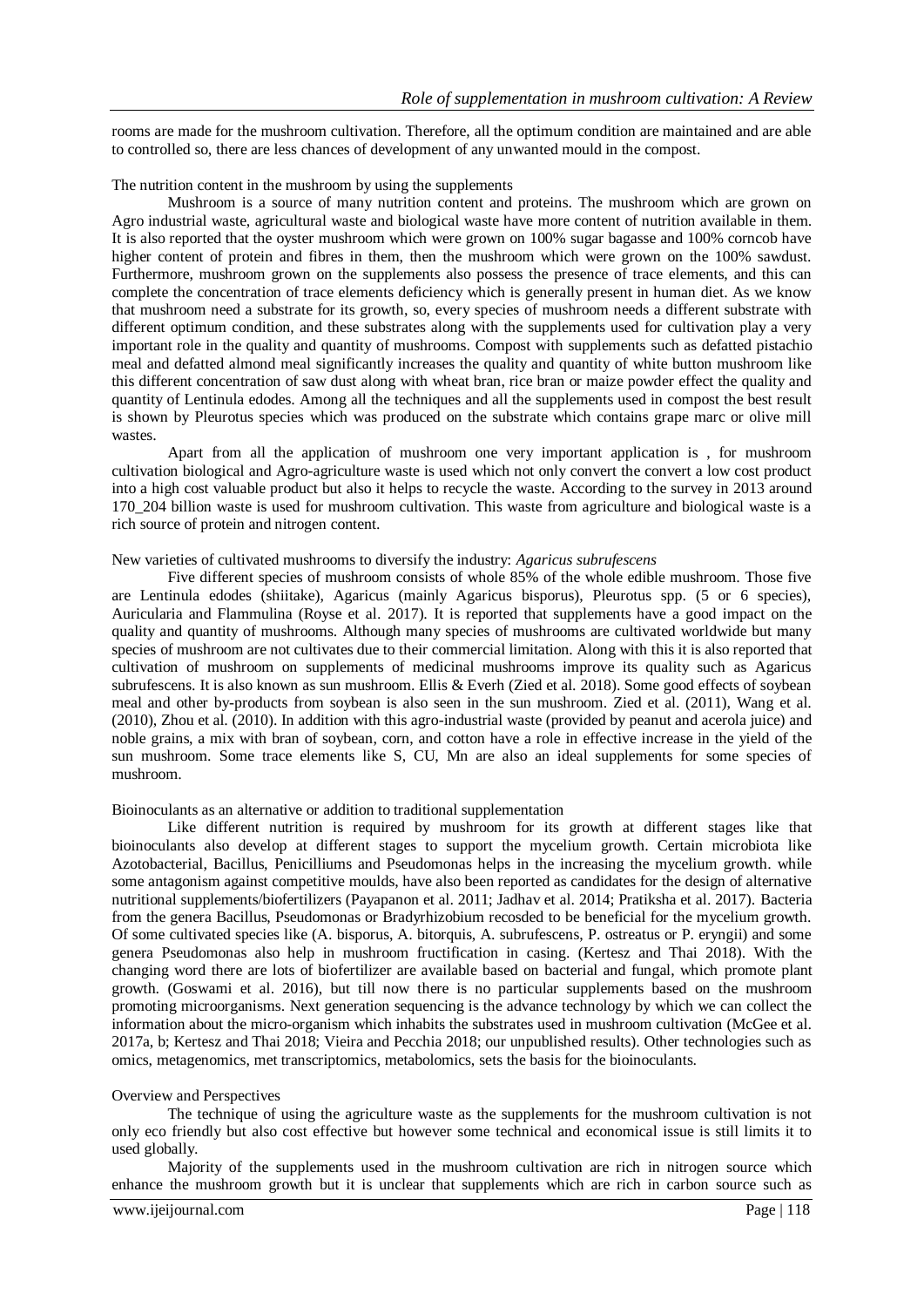cellulose and hemicellulose can also enhance the mushroom growth or not. In comparison to protein rich content some supplements which are rich in carbohydrate such as agriculture and commercial waste are much cheaper and readily available (Pardo-Giménez et al. [2016\)](https://amb-express.springeropen.com/articles/10.1186/s13568-018-0678-0#ref-CR38). However, it is noticeably recorded that supplements with protein based is the profitable investment because mushroom growth on protein rich supplements have better quality and quantity. Along with the nutritional additives it is also a useful tool in SMS in new cycle. It is also a good source of waste management of agriculture waste. Although the interaction between the mushroom and the environment have a very good niche interaction which is barely described. Microorganism play a very vital role in mushroom cultivation at different stages of mushroom cultivation therefore future prospective of improving in mushroom yield would be benefited if we have the deeply information of various microbiota.

- [1]. Atila F. Evaluation of suitability of various agro-wastes for productivity of Pleurotus djamor, Pleurotus citrinopileatus and Pleurotus eryngii mushrooms. J Exp Agric Int. 2017;17(5):1–11. doi: 10.9734/JEAI/2017/36346. [\[CrossRef\]](https://dx.doi.org/10.9734%2FJEAI%2F2017%2F36346) [\[Google Scholar\]](https://scholar.google.com/scholar_lookup?journal=J+Exp+Agric+Int&title=Evaluation+of+suitability+of+various+agro-wastes+for+productivity+of+Pleurotus+djamor,+Pleurotus+citrinopileatus+and+Pleurotus+eryngii+mushrooms&author=F+Atila&volume=17&issue=5&publication_year=2017&pages=1-11&doi=10.9734/JEAI/2017/36346&)
- [2]. Bhattacharjya DK, Paul RK, Miah MN, Ahmed KU. Comparative study on nutritional composition of oyster mushroom (Pleurotus ostreatus Fr.) cultivated on different sawdust substrates. Biores Commun. 2015;1(2):93–98. [\[Google Scholar\]](https://scholar.google.com/scholar_lookup?journal=Biores+Commun&title=Comparative+study+on+nutritional+composition+of+oyster+mushroom+(Pleurotus+ostreatus+Fr.)+cultivated+on+different+sawdust+substrates&author=DK+Bhattacharjya&author=RK+Paul&author=MN+Miah&author=KU+Ahmed&volume=1&issue=2&publication_year=2015&pages=93-98&)
- [3]. Bird JK, Murphy RA, Ciappio ED, McBurney MI. Risk of deficiency in multiple concurrent micronutrients in children and adults in the United States. Nutrients. 2017;9(7):655. doi: 10.3390/nu9070655. [\[PMC free article\]](https://www.ncbi.nlm.nih.gov/pmc/articles/PMC5537775/) [\[PubMed\]](https://www.ncbi.nlm.nih.gov/pubmed/28672791) [\[CrossRef\]](https://dx.doi.org/10.3390%2Fnu9070655) [\[Google Scholar\]](https://scholar.google.com/scholar_lookup?journal=Nutrients&title=Risk+of+deficiency+in+multiple+concurrent+micronutrients+in+children+and+adults+in+the+United+States&author=JK+Bird&author=RA+Murphy&author=ED+Ciappio&author=MI+McBurney&volume=9&issue=7&publication_year=2017&pages=655&doi=10.3390/nu9070655&)
- [4]. Burton K, Noble R, Rogers S, Wilson J (2015) Understanding mushroom nutrition: project aimed at improving yield, substrate efficiency and utilisation and flavor. M056 Final Report. Agriculture and Horticulture Development Board (AHDB). p 54
- [5]. Carrasco J, Tello ML, Pérez-Clavijo M, Preston G. Biotechnological requirements for the commercial cultivation of macrofungi: substrate and casing layer, Chapter 7. In: Singh BP, Chhakchhuak L, editors. Biology of macrofungi. Berlin: Springer; 2018. [\[Google Scholar\]](https://scholar.google.com/scholar_lookup?title=Biology+of+macrofungi&author=J+Carrasco&author=ML+Tello&author=M+P%C3%A9rez-Clavijo&author=G+Preston&publication_year=2018&)
- [6]. Carrol AD, Jr, Schisler LC. Delayed release nutrient supplement for mushroom culture. Appl Environ Microbiol. 1976;31:499– 503. [\[PMC free article\]](https://www.ncbi.nlm.nih.gov/pmc/articles/PMC169811/) [\[PubMed\]](https://www.ncbi.nlm.nih.gov/pubmed/16345156) [\[Google Scholar\]](https://scholar.google.com/scholar_lookup?journal=Appl+Environ+Microbiol&title=Delayed+release+nutrient+supplement+for+mushroom+culture&author=AD+Carrol&author=LC+Schisler&volume=31&publication_year=1976&pages=499-503&pmid=16345156&)
- [7]. Chang S, Miles PG. Mushrooms: cultivation, nutritional value, medicinal effect and environmental impact. 2. Boca Raton: CRC Press; 2004. [\[Google Scholar\]](https://scholar.google.com/scholar_lookup?title=Mushrooms:+cultivation,+nutritional+value,+medicinal+effect+and+environmental+impact&author=S+Chang&author=PG+Miles&publication_year=2004&)
- [8]. Coello-Castillo MM, Sánchez JE, Royse DJ. Production of Agaricus bisporus on substrates pre-colonized by Scytalidium thermophilum and supplemented at casing with protein-rich supplements. Bioresour Technol. 2009;100(19):4488–4492. doi: 10.1016/j.biortech.2008.10.061. [\[PubMed\]](https://www.ncbi.nlm.nih.gov/pubmed/19457658) [\[CrossRef\]](https://dx.doi.org/10.1016%2Fj.biortech.2008.10.061) [\[Google Scholar\]](https://scholar.google.com/scholar_lookup?journal=Bioresour+Technol&title=Production+of+Agaricus+bisporus+on+substrates+pre-colonized+by+Scytalidium+thermophilum+and+supplemented+at+casing+with+protein-rich+supplements&author=MM+Coello-Castillo&author=JE+S%C3%A1nchez&author=DJ+Royse&volume=100&issue=19&publication_year=2009&pages=4488-4492&pmid=19457658&doi=10.1016/j.biortech.2008.10.061&)
- [9]. Colmenares-Cruz S, Sánchez JE, Valle-Mora J. Agaricus bisporus production on substrates pasteurized by self-heating. AMB Express. 2017;7(1):135. doi: 10.1186/s13568-017-0438-6. [\[PMC free article\]](https://www.ncbi.nlm.nih.gov/pmc/articles/PMC5483216/) [\[PubMed\]](https://www.ncbi.nlm.nih.gov/pubmed/28651384) [\[CrossRef\]](https://dx.doi.org/10.1186%2Fs13568-017-0438-6) [\[Google Scholar\]](https://scholar.google.com/scholar_lookup?journal=AMB+Express&title=Agaricus+bisporus+production+on+substrates+pasteurized+by+self-heating&author=S+Colmenares-Cruz&author=JE+S%C3%A1nchez&author=J+Valle-Mora&volume=7&issue=1&publication_year=2017&pages=135&pmid=28651384&doi=10.1186/s13568-017-0438-6&)
- [10]. Desrumaux B, Seydeyn P, Werbrouck A, Lannoy P. Supplémenter dans la culture du champignon de couche: experience comparative avec quelques produits de supplementation du commerce. Bull FNSACC. 1999;81:789–802. [\[Google Scholar\]](https://scholar.google.com/scholar_lookup?journal=Bull+FNSACC&title=Suppl%C3%A9menter+dans+la+culture+du+champignon+de+couche:+experience+comparative+avec+quelques+produits+de+supplementation+du+commerce&author=B+Desrumaux&author=P+Seydeyn&author=A+Werbrouck&author=P+Lannoy&volume=81&publication_year=1999&pages=789-802&)
- [11]. Estrada AER, Jimenez-Gasco MM, Royse DJ. Improvement of yield of Pleurotus eryngii var. eryngii by substrate supplementation and use of a casing overlay. Bioresour Technol. 2009;100:5270–5276. doi: 10.1016/j.biortech.2009.02.073. [\[PubMed\]](https://www.ncbi.nlm.nih.gov/pubmed/19560343) [\[CrossRef\]](https://dx.doi.org/10.1016%2Fj.biortech.2009.02.073) [\[Google Scholar\]](https://scholar.google.com/scholar_lookup?journal=Bioresour+Technol&title=Improvement+of+yield+of+Pleurotus+eryngii+var.+eryngii+by+substrate+supplementation+and+use+of+a+casing+overlay&author=AER+Estrada&author=MM+Jimenez-Gasco&author=DJ+Royse&volume=100&publication_year=2009&pages=5270-5276&pmid=19560343&doi=10.1016/j.biortech.2009.02.073&)
- [12]. Gaitán-Hernández R, Cortés N, Mata G. Improvement of yield of the edible and medicinal mushroom Lentinula edodes on wheat straw by use of supplemented spawn. Braz J Microbiol. 2014;45(2):467–474. doi: 10.1590/S1517-83822014000200013. [\[PMC free](https://www.ncbi.nlm.nih.gov/pmc/articles/PMC4166270/)  [article\]](https://www.ncbi.nlm.nih.gov/pmc/articles/PMC4166270/) [\[PubMed\]](https://www.ncbi.nlm.nih.gov/pubmed/25242929) [\[CrossRef\]](https://dx.doi.org/10.1590%2FS1517-83822014000200013) [\[Google Scholar\]](https://scholar.google.com/scholar_lookup?journal=Braz+J+Microbiol&title=Improvement+of+yield+of+the+edible+and+medicinal+mushroom+Lentinula+edodes+on+wheat+straw+by+use+of+supplemented+spawn&author=R+Gait%C3%A1n-Hern%C3%A1ndez&author=N+Cort%C3%A9s&author=G+Mata&volume=45&issue=2&publication_year=2014&pages=467-474&pmid=25242929&doi=10.1590/S1517-83822014000200013&)
- [13]. Goswami D, Thakker JN, Dhandhukia PC. Portraying mechanics of plant growth promoting Rhizobacteria (PGPR): a review. Cogent Food Agric. 2016;2(1):1127500. doi: 10.1080/23311932.2015.1127500. [\[CrossRef\]](https://dx.doi.org/10.1080%2F23311932.2015.1127500) [\[Google Scholar\]](https://scholar.google.com/scholar_lookup?journal=Cogent+Food+Agric&title=Portraying+mechanics+of+plant+growth+promoting+Rhizobacteria+(PGPR):+a+review&author=D+Goswami&author=JN+Thakker&author=PC+Dhandhukia&volume=2&issue=1&publication_year=2016&pages=1127500&doi=10.1080/23311932.2015.1127500&)
- [14]. He S, Zhao K, Ma L, Yang J, Chang Y. Effects of different cultivation material formulas on the growth and quality of Morchella spp. Saudi J Biol Sci. 2018;25(4):719–723. doi: 10.1016/j.sjbs.2017.11.021. [\[PMC free article\]](https://www.ncbi.nlm.nih.gov/pmc/articles/PMC5936881/) [\[PubMed\]](https://www.ncbi.nlm.nih.gov/pubmed/29740236) [\[CrossRef\]](https://dx.doi.org/10.1016%2Fj.sjbs.2017.11.021) [\[Google Scholar\]](https://scholar.google.com/scholar_lookup?journal=Saudi+J+Biol+Sci&title=Effects+of+different+cultivation+material+formulas+on+the+growth+and+quality+of+Morchella+spp&author=S+He&author=K+Zhao&author=L+Ma&author=J+Yang&author=Y+Chang&volume=25&issue=4&publication_year=2018&pages=719-723&pmid=29740236&doi=10.1016/j.sjbs.2017.11.021&)
- [15]. Hoa HT, Wang CL, Wang CH. The effects of different substrates on the growth, yield, and nutritional composition of two oyster mushrooms (Pleurotus ostreatus and Pleurotus cystidiosus) Mycobiology. 2015;43(4):423–434. doi: 10.5941/MYCO.2015.43.4.423. [\[PMC free article\]](https://www.ncbi.nlm.nih.gov/pmc/articles/PMC4731647/) [\[PubMed\]](https://www.ncbi.nlm.nih.gov/pubmed/26839502) [\[CrossRef\]](https://dx.doi.org/10.5941%2FMYCO.2015.43.4.423) [\[Google Scholar\]](https://scholar.google.com/scholar_lookup?journal=Mycobiology&title=The+effects+of+different+substrates+on+the+growth,+yield,+and+nutritional+composition+of+two+oyster+mushrooms+(Pleurotus+ostreatus+and+Pleurotus+cystidiosus)&author=HT+Hoa&author=CL+Wang&author=CH+Wang&volume=43&issue=4&publication_year=2015&pages=423-434&pmid=26839502&doi=10.5941/MYCO.2015.43.4.423&)
- [16]. Jadhav AC, Shinde DB, Nadre SB, Deore DS (2014) Quality improvement of casing material and yield in milky mushroom (Calocybe indica) by using biofertilizers and different substrates. In: Proceedings of 8th international conference on mushroom biology and mushroom products (ICMBMP8). ICAR-Directorate of Mushroom Research, Solan, India. pp 359–364
- [17]. Jafarpour M, Jalali A, Dehdashtizadeh B, Eghbalsaied S. Evaluation of agricultural wastes and food supplements usage on growth characteristics of Pleurotus ostreatus. Afr J Agric Res. 2010;5(23):3291–3296. doi: 10.5897/AJAR10.623. [\[CrossRef\]](https://dx.doi.org/10.5897%2FAJAR10.623) [\[Google](https://scholar.google.com/scholar_lookup?journal=Afr+J+Agric+Res&title=Evaluation+of+agricultural+wastes+and+food+supplements+usage+on+growth+characteristics+of+Pleurotus+ostreatus&author=M+Jafarpour&author=A+Jalali&author=B+Dehdashtizadeh&author=S+Eghbalsaied&volume=5&issue=23&publication_year=2010&pages=3291-3296&doi=10.5897/AJAR10.623&)  [Scholar\]](https://scholar.google.com/scholar_lookup?journal=Afr+J+Agric+Res&title=Evaluation+of+agricultural+wastes+and+food+supplements+usage+on+growth+characteristics+of+Pleurotus+ostreatus&author=M+Jafarpour&author=A+Jalali&author=B+Dehdashtizadeh&author=S+Eghbalsaied&volume=5&issue=23&publication_year=2010&pages=3291-3296&doi=10.5897/AJAR10.623&)
- [18]. Jeyanthi Rebecca L, Seshiah C, Kowsalya E, Sharmila S. Effect of food processing waste on the growth and nutrition quality of Pleurotus ostreatus. Int J Pharm Technol. 2015;7(2):8887–8893. [\[Google Scholar\]](https://scholar.google.com/scholar_lookup?journal=Int+J+Pharm+Technol&title=Effect+of+food+processing+waste+on+the+growth+and+nutrition+quality+of+Pleurotus+ostreatus&author=L+Jeyanthi+Rebecca&author=C+Seshiah&author=E+Kowsalya&author=S+Sharmila&volume=7&issue=2&publication_year=2015&pages=8887-8893&)
- [19]. Kabel MA, Jurak E, Mäkelä MR, de Vries RP. Occurrence and function of enzymes for lignocellulose degradation in commercial Agaricus bisporus cultivation. Appl Microbiol Biot. 2017;101:4363–4369. doi: 10.1007/s00253-017-8294-5. [\[PMC](https://www.ncbi.nlm.nih.gov/pmc/articles/PMC5442256/) free [article\]](https://www.ncbi.nlm.nih.gov/pmc/articles/PMC5442256/) [\[PubMed\]](https://www.ncbi.nlm.nih.gov/pubmed/28466110) [\[CrossRef\]](https://dx.doi.org/10.1007%2Fs00253-017-8294-5) [\[Google Scholar\]](https://scholar.google.com/scholar_lookup?journal=Appl+Microbiol+Biot&title=Occurrence+and+function+of+enzymes+for+lignocellulose+degradation+in+commercial+Agaricus+bisporus+cultivation&author=MA+Kabel&author=E+Jurak&author=MR+M%C3%A4kel%C3%A4&author=RP+de+Vries&volume=101&publication_year=2017&pages=4363-4369&doi=10.1007/s00253-017-8294-5&)
- [20]. Kertesz MA, Thai M. Compost bacteria and fungi that influence growth and development of Agaricus bisporus and other commercial mushrooms. Appl Microbiol Biotechnol. 2018;102:1639–1650. doi: 10.1007/s00253-018-8777-z. [\[PubMed\]](https://www.ncbi.nlm.nih.gov/pubmed/29362825) [\[CrossRef\]](https://dx.doi.org/10.1007%2Fs00253-018-8777-z) [\[Google Scholar\]](https://scholar.google.com/scholar_lookup?journal=Appl+Microbiol+Biotechnol&title=Compost+bacteria+and+fungi+that+influence+growth+and+development+of+Agaricus+bisporus+and+other+commercial+mushrooms&author=MA+Kertesz&author=M+Thai&volume=102&publication_year=2018&pages=1639-1650&pmid=29362825&doi=10.1007/s00253-018-8777-z&)
- [21]. Kleofas V, Sommer L, Fraatz MA, Zorn H, Rühl M. Fruiting body production and aroma profile analysis of Agrocybe aegerita cultivated on different substrates. Nat Res. 2014;5:233–240. doi: 10.4236/nr.2014.56022. [\[CrossRef\]](https://dx.doi.org/10.4236%2Fnr.2014.56022) [\[Google Scholar\]](https://scholar.google.com/scholar_lookup?journal=Nat+Res&title=Fruiting+body+production+and+aroma+profile+analysis+of+Agrocybe+aegerita+cultivated+on+different+substrates&author=V+Kleofas&author=L+Sommer&author=MA+Fraatz&author=H+Zorn&author=M+R%C3%BChl&volume=5&publication_year=2014&pages=233-240&doi=10.4236/nr.2014.56022&)
- [22]. Kopytowski Filho J, Minhoni MTA, Andrade MCN, Zied D. Effect of compost supplementation (soybean meal and Champfood) at different phases (spawning and before casing) on productivity of Agaricus blazei. Mush Sci. 2008;17:260–270. [\[Google Scholar\]](https://scholar.google.com/scholar_lookup?journal=Mush+Sci&title=Effect+of+compost+supplementation+(soybean+meal+and+Champfood)+at+different+phases+(spawning+and+before+casing)+on+productivity+of+Agaricus+blazei&author=J+Kopytowski+Filho&author=MTA+Minhoni&author=MCN+Andrade&author=D+Zied&volume=17&publication_year=2008&pages=260-270&)
- [23]. Koutrotsios G, Kalogeropoulos N, Kaliora AC, Zervakis G. Towards an increased functionality in oyster (Pleurotus) mushrooms produced on grape marc or olive mill wastes serving as sources of bioactive compounds. J Agric Food Chem. 2018;66(24):5971– 5983. doi: 10.1021/acs.jafc.8b01532. [\[PubMed\]](https://www.ncbi.nlm.nih.gov/pubmed/29869500) [\[CrossRef\]](https://dx.doi.org/10.1021%2Facs.jafc.8b01532) [\[Google Scholar\]](https://scholar.google.com/scholar_lookup?journal=J+Agric+Food+Chem&title=Towards+an+increased+functionality+in+oyster+(Pleurotus)+mushrooms+produced+on+grape+marc+or+olive+mill+wastes+serving+as+sources+of+bioactive+compounds&author=G+Koutrotsios&author=N+Kalogeropoulos&author=AC+Kaliora&author=G+Zervakis&volume=66&issue=24&publication_year=2018&pages=5971-5983&pmid=29869500&doi=10.1021/acs.jafc.8b01532&)
- [24]. Lemke G. Champignonkultur auf nicht kompostiertem Strohsubstrat mit ''Startddungung'' Die Deutsche Gartenbauwirtschaft. 1963;11:167–169. [\[Google Scholar\]](https://scholar.google.com/scholar_lookup?journal=Die+Deutsche+Gartenbauwirtschaft&title=Champignonkultur+auf+nicht+kompostiertem+Strohsubstrat+mit+%E2%80%98%E2%80%98Startddungung%E2%80%99%E2%80%99&author=G+Lemke&volume=11&publication_year=1963&pages=167-169&)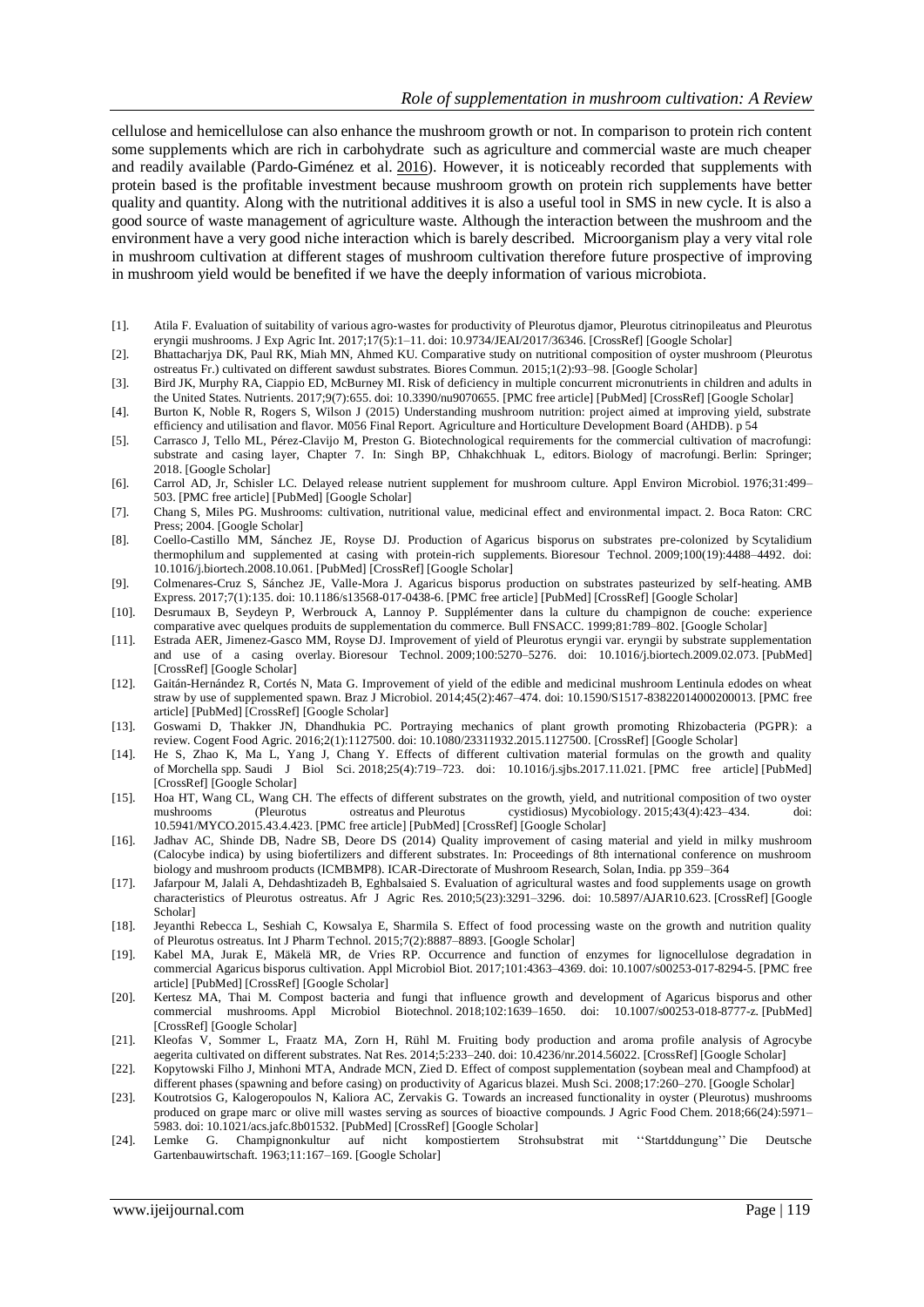- [25]. Liang CH, Wu CY, Lu PL, Kuo YC, Liang ZC. Biological efficiency and nutritional value of the culinary-medicinal mushroom Auricularia cultivated on a sawdust basal substrate supplement with different proportions of grass plants. Saudi J Biol Sci. 2016 doi: 10.1016/j.sjbs.2016.10.017. [\[CrossRef\]](https://dx.doi.org/10.1016%2Fj.sjbs.2016.10.017) [\[Google Scholar\]](https://scholar.google.com/scholar_lookup?journal=Saudi+J+Biol+Sci&title=Biological+efficiency+and+nutritional+value+of+the+culinary-medicinal+mushroom+Auricularia+cultivated+on+a+sawdust+basal+substrate+supplement+with+different+proportions+of+grass+plants&author=CH+Liang&author=CY+Wu&author=PL+Lu&author=YC+Kuo&author=ZC+Liang&publication_year=2016&doi=10.1016/j.sjbs.2016.10.017&)
- [26]. Liu Q, Ma H, Zhang Y, Dong C. Artificial cultivation of true morels: current state, issues and perspectives. Crit Rev Biotechnol. 2017;38(2):259–271. doi: 10.1080/07388551.2017.1333082. [\[PubMed\]](https://www.ncbi.nlm.nih.gov/pubmed/28585444) [\[CrossRef\]](https://dx.doi.org/10.1080%2F07388551.2017.1333082) [\[Google Scholar\]](https://scholar.google.com/scholar_lookup?journal=Crit+Rev+Biotechnol&title=Artificial+cultivation+of+true+morels:+current+state,+issues+and+perspectives&author=Q+Liu&author=H+Ma&author=Y+Zhang&author=C+Dong&volume=38&issue=2&publication_year=2017&pages=259-271&pmid=28585444&doi=10.1080/07388551.2017.1333082&)
- [27]. Ma Y, Wang Q, Sun X, Wang X, Su W, Song N. A study on recycling of spent mushroom substrate to prepare chars and activated carbon. BioResources. 2014;9(3):3939–3954. [\[Google Scholar\]](https://scholar.google.com/scholar_lookup?journal=BioResources&title=A+study+on+recycling+of+spent+mushroom+substrate+to+prepare+chars+and+activated+carbon&author=Y+Ma&author=Q+Wang&author=X+Sun&author=X+Wang&author=W+Su&volume=9&issue=3&publication_year=2014&pages=3939-3954&)
- [28]. McGee CF, Byrne H, Irvine A, Wilson J. Diversity and dynamics of the DNA-and cDNA-derived compost fungal communities throughout the commercial cultivation process for Agaricus bisporus. Mycologia. 2017;109:475–484. d throughout the commercial cultivation process for Agaricus bisporus. Mycologia. 2017;109:475–484. 10.1080/00275514.2017.1349498. [\[PubMed\]](https://www.ncbi.nlm.nih.gov/pubmed/28759322) [\[CrossRef\]](https://dx.doi.org/10.1080%2F00275514.2017.1349498) [\[Google Scholar\]](https://scholar.google.com/scholar_lookup?journal=Mycologia&title=Diversity+and+dynamics+of+the+DNA-and+cDNA-derived+compost+fungal+communities+throughout+the+commercial+cultivation+process+for+Agaricus+bisporus&author=CF+McGee&author=H+Byrne&author=A+Irvine&author=J+Wilson&volume=109&publication_year=2017&pages=475-484&pmid=28759322&doi=10.1080/00275514.2017.1349498&)
- [29]. McGee CF, Byrne H, Irvine A, Wilson J. Diversity and dynamics of the DNA and cDNA-derived bacterial compost communities throughout the Agaricus bisporus mushroom cropping process. Ann Microbiol. 2017;67:751–761. doi: 10.1007/s13213-017-1303- 1. [\[CrossRef\]](https://dx.doi.org/10.1007%2Fs13213-017-1303-1) [\[Google Scholar\]](https://scholar.google.com/scholar_lookup?journal=Ann+Microbiol&title=Diversity+and+dynamics+of+the+DNA+and+cDNA-derived+bacterial+compost+communities+throughout+the+Agaricus+bisporus+mushroom+cropping+process&author=CF+McGee&author=H+Byrne&author=A+Irvine&author=J+Wilson&volume=67&publication_year=2017&pages=751-761&doi=10.1007/s13213-017-1303-1&)
- [30]. Moonmoon M, Shelly NJ, Khan MA, Uddin MN, Hossain K, Tania M, Ahmed S. Effects of different levels of wheat bran, rice bran and maize powder supplementation with saw dust on the production of shiitake mushroom (Lentinus edodes (Berk.) Singer). Saudi. J Biol Sci. 2011;18(4):323–328. doi: 10.1016/j.sjbs.2010.12.008. [\[PMC free article\]](https://www.ncbi.nlm.nih.gov/pmc/articles/PMC3730944/) [\[PubMed\]](https://www.ncbi.nlm.nih.gov/pubmed/23961143) [\[CrossRef\]](https://dx.doi.org/10.1016%2Fj.sjbs.2010.12.008) [\[Google Scholar\]](https://scholar.google.com/scholar_lookup?journal=J+Biol+Sci&title=Effects+of+different+levels+of+wheat+bran,+rice+bran+and+maize+powder+supplementation+with+saw+dust+on+the+production+of+shiitake+mushroom+(Lentinus+edodes+(Berk.)+Singer).+Saudi&author=M+Moonmoon&author=NJ+Shelly&author=MA+Khan&author=MN+Uddin&author=K+Hossain&volume=18&issue=4&publication_year=2011&pages=323-328&doi=10.1016/j.sjbs.2010.12.008&)
- [31]. Naraian R, Sahu RK, Kumar S, Garg SK, Singh CS, Kanaujia RS. Influence of different nitrogen rich supplements during cultivation of Pleurotus florida on corn cob substrate. Environmentalist. 2009;29(1):1–7. doi: 10.1007/s10669-008-9174- 4. [\[CrossRef\]](https://dx.doi.org/10.1007%2Fs10669-008-9174-4) [\[Google Scholar\]](https://scholar.google.com/scholar_lookup?journal=Environmentalist&title=Influence+of+different+nitrogen+rich+supplements+during+cultivation+of+Pleurotus+florida+on+corn+cob+substrate&author=R+Naraian&author=RK+Sahu&author=S+Kumar&author=SK+Garg&author=CS+Singh&volume=29&issue=1&publication_year=2009&pages=1-7&doi=10.1007/s10669-008-9174-4&)
- [32]. Natvig DO, Taylor JW, Tsang A, Hutchinson MI, Powell AJ. Mycothermus thermophilus gen. et comb. nov., a new home for the itinerant thermophile Scytalidium thermophilum (Torula thermophila) Mycologia. 2015;107(2):319–327. doi: 10.3852/13- 399. [\[PubMed\]](https://www.ncbi.nlm.nih.gov/pubmed/25550298) [\[CrossRef\]](https://dx.doi.org/10.3852%2F13-399) [\[Google Scholar\]](https://scholar.google.com/scholar_lookup?journal=Mycologia&title=Mycothermus+thermophilus+gen.+et+comb.+nov.,+a+new+home+for+the+itinerant+thermophile+Scytalidium+thermophilum+(Torula+thermophila)&author=DO+Natvig&author=JW+Taylor&author=A+Tsang&author=MI+Hutchinson&author=AJ+Powell&volume=107&issue=2&publication_year=2015&pages=319-327&pmid=25550298&doi=10.3852/13-399&)
- [33]. Pardo JE, Zied DC, Alvarez-Ortí M, Peñaranda JA, Gómez-Cantó C, Pardo-Giménez A. Application of hazard analysis and critical control points (HACCP) to the processing of compost used in the cultivation of button mushroom. Int J Recycl Org Waste Agric. 2017;6:179–188. doi: 10.1007/s40093-017-0160-z. [\[CrossRef\]](https://dx.doi.org/10.1007%2Fs40093-017-0160-z) [\[Google Scholar\]](https://scholar.google.com/scholar_lookup?journal=Int+J+Recycl+Org+Waste+Agric&title=Application+of+hazard+analysis+and+critical+control+points+(HACCP)+to+the+processing+of+compost+used+in+the+cultivation+of+button+mushroom&author=JE+Pardo&author=DC+Zied&author=M+Alvarez-Ort%C3%AD&author=JA+Pe%C3%B1aranda&author=C+G%C3%B3mez-Cant%C3%B3&volume=6&publication_year=2017&pages=179-188&doi=10.1007/s40093-017-0160-z&)
- [34]. Pardo-Giménez A, Pardo-Gonzalez JE, Cunha Zied D. Evaluation of harvested mushrooms and viability of Agaricus bisporus growth using casing materials made from spent mushroom substrate. Int J Food Sci Technol. 2011;46:787–792. doi: 10.1111/j.1365-2621.2011.02551.x. [\[CrossRef\]](https://dx.doi.org/10.1111%2Fj.1365-2621.2011.02551.x) [\[Google Scholar\]](https://scholar.google.com/scholar_lookup?journal=Int+J+Food+Sci+Technol&title=Evaluation+of+harvested+mushrooms+and+viability+of+Agaricus+bisporus+growth+using+casing+materials+made+from+spent+mushroom+substrate&author=A+Pardo-Gim%C3%A9nez&author=JE+Pardo-Gonzalez&author=D+Cunha+Zied&volume=46&publication_year=2011&pages=787-792&doi=10.1111/j.1365-2621.2011.02551.x&)
- [35]. Pardo-Giménez A, Zied DC, Álvarez-Ortí M, Rubio M, Pardo JE. Effect of supplementing compost with grapeseed meal on Agaricus bisporus production. J Sci Food Agric. 2012;92(8):1665–1671. doi: 10.1002/jsfa.5529. [\[PubMed\]](https://www.ncbi.nlm.nih.gov/pubmed/22290399) [\[CrossRef\]](https://dx.doi.org/10.1002%2Fjsfa.5529) [\[Google](https://scholar.google.com/scholar_lookup?journal=J+Sci+Food+Agric&title=Effect+of+supplementing+compost+with+grapeseed+meal+on+Agaricus+bisporus+production&author=A+Pardo-Gim%C3%A9nez&author=DC+Zied&author=M+%C3%81lvarez-Ort%C3%AD&author=M+Rubio&author=JE+Pardo&volume=92&issue=8&publication_year=2012&pages=1665-1671&pmid=22290399&doi=10.1002/jsfa.5529&)  [Scholar\]](https://scholar.google.com/scholar_lookup?journal=J+Sci+Food+Agric&title=Effect+of+supplementing+compost+with+grapeseed+meal+on+Agaricus+bisporus+production&author=A+Pardo-Gim%C3%A9nez&author=DC+Zied&author=M+%C3%81lvarez-Ort%C3%AD&author=M+Rubio&author=JE+Pardo&volume=92&issue=8&publication_year=2012&pages=1665-1671&pmid=22290399&doi=10.1002/jsfa.5529&)
- [36]. Pardo-Giménez A, Picornell Buendia MR, de Juan Valero JA, Pardo-Gonzalez JE, Cunha Zied D. Cultivation of Pleurotus ostreatus using supplemented spent oyster mushroom substrate. Acta Hortic. 2012;933:267-272. 10.17660/ActaHortic.2012.933.33. [\[CrossRef\]](https://dx.doi.org/10.17660%2FActaHortic.2012.933.33) [\[Google Scholar\]](https://scholar.google.com/scholar_lookup?journal=Acta+Hortic&title=Cultivation+of+Pleurotus+ostreatus+using+supplemented+spent+oyster+mushroom+substrate&author=A+Pardo-Gim%C3%A9nez&author=MR+Picornell+Buendia&author=JA+de+Juan+Valero&author=JE+Pardo-Gonzalez&author=D+Cunha+Zied&volume=933&publication_year=2012&pages=267-272&doi=10.17660/ActaHortic.2012.933.33&)
- [37]. Pardo-Giménez A, Pardo JE, Carrasco J, Álvarez-Ortí M, Zied DC (2014) Use of Phase II mushroom compost in Agaricus subrufescens production. In: Proceedings of 8th International Conference on Mushroom Biology and Mushroom Products (ICMBMP8). ICAR-Directorate of Mushroom Research, Solan, India. pp 516–522
- [38]. Pardo-Giménez A, Catalán L, Carrasco J, Álvarez-Ortí M, Zied D, Pardo J. Effect of supplementing crop substrate with defatted pistachio meal on Agaricus bisporus and Pleurotus ostreatus production. J Sci Food Agric. 2016;96(11):3838–3845. doi: 10.1002/jsfa.7579. [\[PubMed\]](https://www.ncbi.nlm.nih.gov/pubmed/26692380) [\[CrossRef\]](https://dx.doi.org/10.1002%2Fjsfa.7579) [\[Google Scholar\]](https://scholar.google.com/scholar_lookup?journal=J+Sci+Food+Agric&title=Effect+of+supplementing+crop+substrate+with+defatted+pistachio+meal+on+Agaricus+bisporus+and+Pleurotus+ostreatus+production&author=A+Pardo-Gim%C3%A9nez&author=L+Catal%C3%A1n&author=J+Carrasco&author=M+%C3%81lvarez-Ort%C3%AD&author=D+Zied&volume=96&issue=11&publication_year=2016&pages=3838-3845&pmid=26692380&doi=10.1002/jsfa.7579&)
- [39]. Pardo-Giménez A, Pardo JE, Zied DC. Casing materials and techniques in Agaricus bisporus cultivation. In: Zied DC, Pardo-Giménez A, editors. Edible and medicinal mushrooms: technology and applications. Hoboken: Wiley; 2017. pp. 385–413. [\[Google](https://scholar.google.com/scholar_lookup?title=Edible+and+medicinal+mushrooms:+technology+and+applications&author=A+Pardo-Gim%C3%A9nez&author=JE+Pardo&author=DC+Zied&publication_year=2017&)  [Scholar\]](https://scholar.google.com/scholar_lookup?title=Edible+and+medicinal+mushrooms:+technology+and+applications&author=A+Pardo-Gim%C3%A9nez&author=JE+Pardo&author=DC+Zied&publication_year=2017&)
- [40]. Pardo-Giménez A, Pardo JE, Zied DC. Supplementation of high nitrogen Agaricus compost: yield and mushroom quality. J Agr Sci Tech. 2018;19:1589–1601. [\[Google Scholar\]](https://scholar.google.com/scholar_lookup?journal=J+Agr+Sci+Tech&title=Supplementation+of+high+nitrogen+Agaricus+compost:+yield+and+mushroom+quality&author=A+Pardo-Gim%C3%A9nez&author=JE+Pardo&author=DC+Zied&volume=19&publication_year=2018&pages=1589-1601&)
- [41]. Pardo-Giménez A, Carrasco J, Roncero JM, Álvarez-Ortí M, Zied DC, Pardo-González JE. Recycling of the biomass waste defatted almond meal as a novel nutritional supplementation for cultivated edible mushrooms. Acta Sci Agro. 2018;40:e39341. doi: 10.4025/actasciagron.v40i1.39341. [\[CrossRef\]](https://dx.doi.org/10.4025%2Factasciagron.v40i1.39341) [\[Google Scholar\]](https://scholar.google.com/scholar_lookup?journal=Acta+Sci+Agro&title=Recycling+of+the+biomass+waste+defatted+almond+meal+as+a+novel+nutritional+supplementation+for+cultivated+edible+mushrooms&author=A+Pardo-Gim%C3%A9nez&author=J+Carrasco&author=JM+Roncero&author=M+%C3%81lvarez-Ort%C3%AD&author=DC+Zied&volume=40&publication_year=2018&pages=e39341&doi=10.4025/actasciagron.v40i1.39341&)
- [42]. Payapanon A, Suthirawut S, Shompoosang S, Tsuchiya K, Furuya N, Roongrawee P, Kulpiyawati T, Somrith A. Increase in yield of the straw mushroom (Vovariella volvacea) by supplement with Paenibacillus and Bacillus to the compost. J Faculty Agric Kyushu University. 2011;56:249–254. [\[Google Scholar\]](https://scholar.google.com/scholar_lookup?journal=J+Faculty+Agric+Kyushu+University&title=Increase+in+yield+of+the+straw+mushroom+(Vovariella+volvacea)+by+supplement+with+Paenibacillus+and+Bacillus+to+the+compost&author=A+Payapanon&author=S+Suthirawut&author=S+Shompoosang&author=K+Tsuchiya&author=N+Furuya&volume=56&publication_year=2011&pages=249-254&)
- [43]. Picornell-Buendía MR, Pardo A, de Juan JA. Reuse of degraded Pleurotus ostreatus substrate through supplementation with wheat bran and Calprozime® quantitative parameters. Agron Colomb. 2015;33(2):261–270. doi: 10.1111/jfq.12216. [\[CrossRef\]](https://dx.doi.org/10.1111%2Fjfq.12216) [Google [Scholar\]](https://scholar.google.com/scholar_lookup?journal=Agron+Colomb&title=Reuse+of+degraded+Pleurotus+ostreatus+substrate+through+supplementation+with+wheat+bran+and+Calprozime%C2%AE+quantitative+parameters&author=MR+Picornell-Buend%C3%ADa&author=A+Pardo&author=JA+de+Juan&volume=33&issue=2&publication_year=2015&pages=261-270&doi=10.1111/jfq.12216&)
- [44]. Picornell-Buendía MR, Pardo-Giménez A, de Juan-Valero JA. Qualitative parameters of Pleurotus ostreatus (jacq.) p. kumm mushrooms grown on supplemented spent substrate. J Soil Sci Plant Nutr. 2016;16(1):101–117. doi: 10.4067/s0718- 95162016005000008. [\[CrossRef\]](https://dx.doi.org/10.4067%2Fs0718-95162016005000008) [\[Google Scholar\]](https://scholar.google.com/scholar_lookup?journal=J+Soil+Sci+Plant+Nutr&title=Qualitative+parameters+of+Pleurotus+ostreatus+(jacq.)+p.+kumm+mushrooms+grown+on+supplemented+spent+substrate&author=MR+Picornell-Buend%C3%ADa&author=A+Pardo-Gim%C3%A9nez&author=JA+de+Juan-Valero&volume=16&issue=1&publication_year=2016&pages=101-117&doi=10.4067/s0718-95162016005000008&)
- [45]. Picornell-Buendía MR, Pardo-Giménez A, Juan-Valero D, Arturo J. Agronomic qualitative viability of spent Pleurotus substrate and its mixture with wheat bran and a commercial supplement. J Food Quality. 2016;39(5):533–544. doi: 10.1111/jfq.12216. [\[CrossRef\]](https://dx.doi.org/10.1111%2Fjfq.12216) [\[Google Scholar\]](https://scholar.google.com/scholar_lookup?journal=J+Food+Quality&title=Agronomic+qualitative+viability+of+spent+Pleurotus+substrate+and+its+mixture+with+wheat+bran+and+a+commercial+supplement&author=MR+Picornell-Buend%C3%ADa&author=A+Pardo-Gim%C3%A9nez&author=D+Juan-Valero&author=J+Arturo&volume=39&issue=5&publication_year=2016&pages=533-544&doi=10.1111/jfq.12216&)
- [46]. Pratiksha K, Narute TK, Surabhi S, Ganesh A, Sujoy S. Effect of liquid biofertilizers on the yield of button mushroom. J Mycopathol Res. 2017;55:135–141. [\[Google Scholar\]](https://scholar.google.com/scholar_lookup?journal=J+Mycopathol+Res&title=Effect+of+liquid+biofertilizers+on+the+yield+of+button+mushroom&author=K+Pratiksha&author=TK+Narute&author=S+Surabhi&author=A+Ganesh&author=S+Sujoy&volume=55&publication_year=2017&pages=135-141&)
- [47]. Randle PE. Supplementation of mushroom composts—a review. Mushroom J. 1985;151:241–249. [\[Google Scholar\]](https://scholar.google.com/scholar_lookup?journal=Mushroom+J&title=Supplementation+of+mushroom+composts%E2%80%94a+review&author=PE+Randle&volume=151&publication_year=1985&pages=241-249&)
- [48]. Rinker DL. Spent mushroom substrate uses. In: Zied DC, Pardo-Giménez A, editors. Edible and medicinal mushrooms: technology and applications. Hoboken: Wiley; 2017. pp. 427–454. [\[Google Scholar\]](https://scholar.google.com/scholar_lookup?title=Edible+and+medicinal+mushrooms:+technology+and+applications&author=DL+Rinker&publication_year=2017&)
- [49]. Royse DJ. Effects of fragmentation, supplementation and the addition of phase II compost to 2nd break compost on mushroom (Agaricus bisporus) yield. Bioresour Technol. 2010;101(1):188–192. doi: 10.1016/j.biortech.2009.07.073. [\[PubMed\]](https://www.ncbi.nlm.nih.gov/pubmed/19733059) [\[CrossRef\]](https://dx.doi.org/10.1016%2Fj.biortech.2009.07.073) [\[Google Scholar\]](https://scholar.google.com/scholar_lookup?journal=Bioresour+Technol&title=Effects+of+fragmentation,+supplementation+and+the+addition+of+phase+II+compost+to+2nd+break+compost+on+mushroom+(Agaricus+bisporus)+yield&author=DJ+Royse&volume=101&issue=1&publication_year=2010&pages=188-192&pmid=19733059&doi=10.1016/j.biortech.2009.07.073&)
- [50]. Royse DJ, Chalupa W. Effects of spawn, supplement, and phase II compost additions and time of re-casing second break compost on mushroom (Agaricus bisporus) yield and biological efficiency. Bioresour Technol. 2009;100(21):5277–5282. doi: 10.1016/j.biortech.2009.02.074. [\[PubMed\]](https://www.ncbi.nlm.nih.gov/pubmed/19559602) [\[CrossRef\]](https://dx.doi.org/10.1016%2Fj.biortech.2009.02.074) [\[Google Scholar\]](https://scholar.google.com/scholar_lookup?journal=Bioresour+Technol&title=Effects+of+spawn,+supplement,+and+phase+II+compost+additions+and+time+of+re-casing+second+break+compost+on+mushroom+(Agaricus+bisporus)+yield+and+biological+efficiency&author=DJ+Royse&author=W+Chalupa&volume=100&issue=21&publication_year=2009&pages=5277-5282&pmid=19559602&doi=10.1016/j.biortech.2009.02.074&)
- [51]. Royse DJ, Baars J, Tan Q. Current overview of mushroom production in the world. In: Zied DC, Pardo-Giménez A, editors. Edible and medicinal mushrooms: technology and applications. Hoboken: Wiley; 2017. pp. 5–13. [\[Google Scholar\]](https://scholar.google.com/scholar_lookup?title=Edible+and+medicinal+mushrooms:+technology+and+applications&author=DJ+Royse&author=J+Baars&author=Q+Tan&publication_year=2017&)